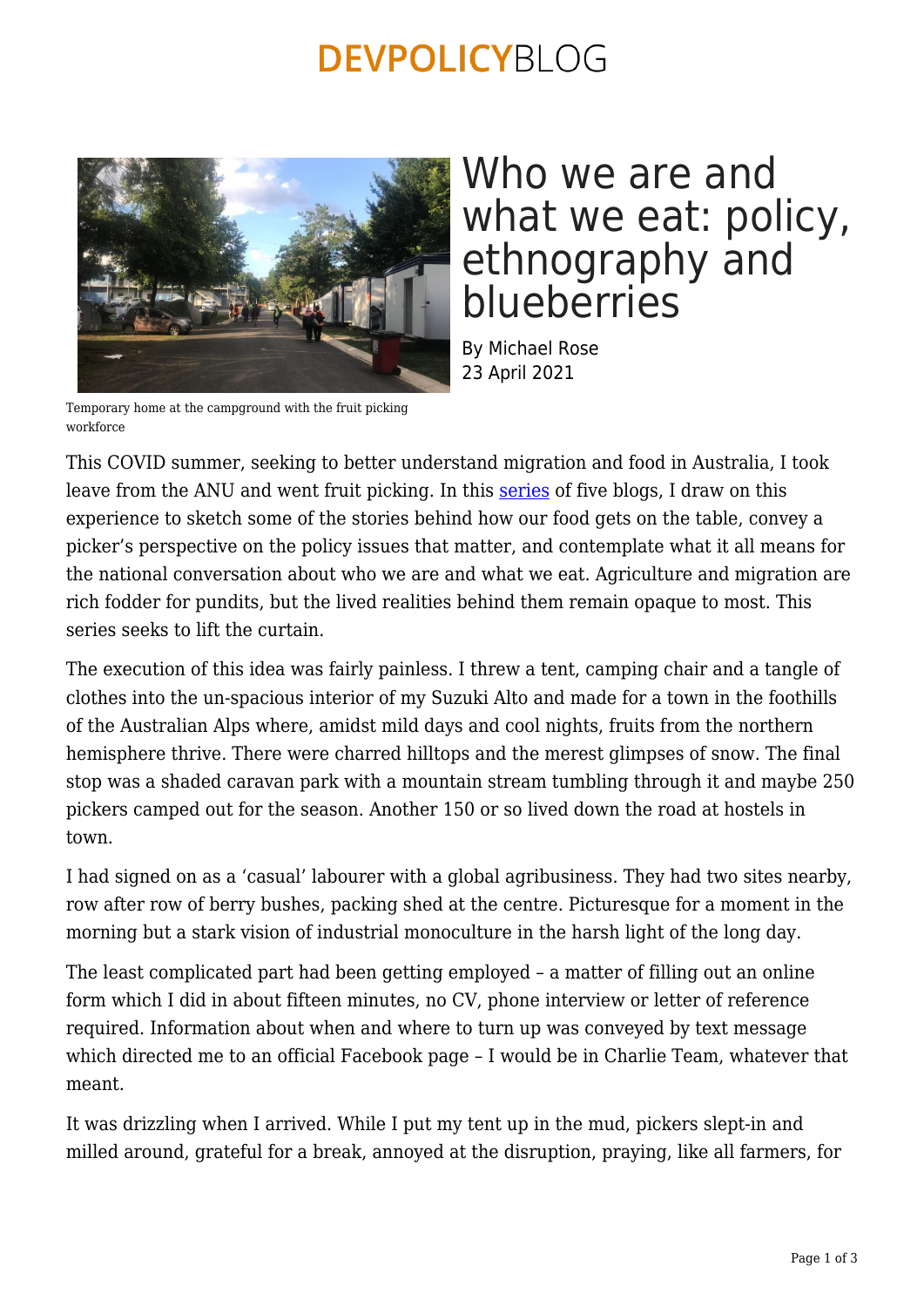## **DEVPOLICYBLOG**

just the right amount of sun. Rain makes the berries grow, but you can't pick them till they're dry.

The dominant narrative about pickers is that they are exploited. True, many of them are newcomers to Australia, and this is a category that has its vulnerabilities, but they are also adults who are capable of pursuing their own interests and looking after their own welfare.

Probably, I thought, there was a need to come at this issue with nuance – the goodwill of primary producers, the ability of the pickers to look after themselves, and the presence of various regulatory bodies are all undeniably real, although so too are the pressures that might tempt labour hire companies to try to cut corners. Of course, I could never see it all, but whatever was happening it was worthy of at least trying to glimpse first-hand.

International migration became progressively more important to the Australian harvest throughout the 20th century, but it was only in the 21st century that temporary labour from abroad become a [mainstay](https://www.ppesydney.net/content/uploads/2020/05/Australias-future-horticultural-workforce-Assessing-the-agricultural-visa-concept.pdf) of the workforce.

There are two main pathways. The largest is the Working Holiday Maker (WHM) visa, now available to young residents of over 44 countries. By working on farms (for a minimum of 88 days in their first year and a minimum of six months in their second), WHM visa holders can secure an additional year in Australia for a maximum of three. In 2019-20 over [35,000](https://devpolicy.org/working-holiday-makers-not-a-long-term-solution-for-horticulture-20200819/) took it up.

Smaller but rapidly growing is the [Seasonal Worker Programme](https://www.employment.gov.au/seasonal-worker-programme) (SWP). In 2018-19 some [12,200](http://devpolicy.org/publications/reports/Governance_SWP_2020_WEB.pdf) people from the Pacific and Timor-Leste came to Australia on six to nine month stints under the SWP, an eightfold increase since 2012. Post COVID the SWP is about half the size it was.

In January 2021 there were around 44,000 WHMs in Australia, down [100,000](https://immi.homeaffairs.gov.au/programs-subsite/files/administration-immigration-program.pdf) from a year before. The scarcity of these workers, so often taken for granted, has only served to underscore how [essential](https://www.canberratimes.com.au/story/7078442/summer-harvest-worker-boost-but-more-seasonal-workers-needed/?cs=14264) they have become.

While you can open any [tabloid](https://www.dailytelegraph.com.au/news/national/some-australians-are-job-snobs/video/deb4548bd3c2e09b7b38312f9aad4b58) and read about how established Australians tend to avoid harvest work, one aspect of this situation that has escaped public attention is that newer arrivals, in particular those who have come as part of our humanitarian intake, are often happy to take the opportunity.

To my surprise the people I found myself living and working amongst were overwhelmingly of African origin – music from the Congo and Kenya echoed from the tents around me, and in the camp kitchen they were cooking [moambe](https://www.food.com/recipe/congo-chicken-moambe-stew-159776) stew. Living with them I would learn they ranged from youngsters who had just finished school in Melbourne (and had the accent to